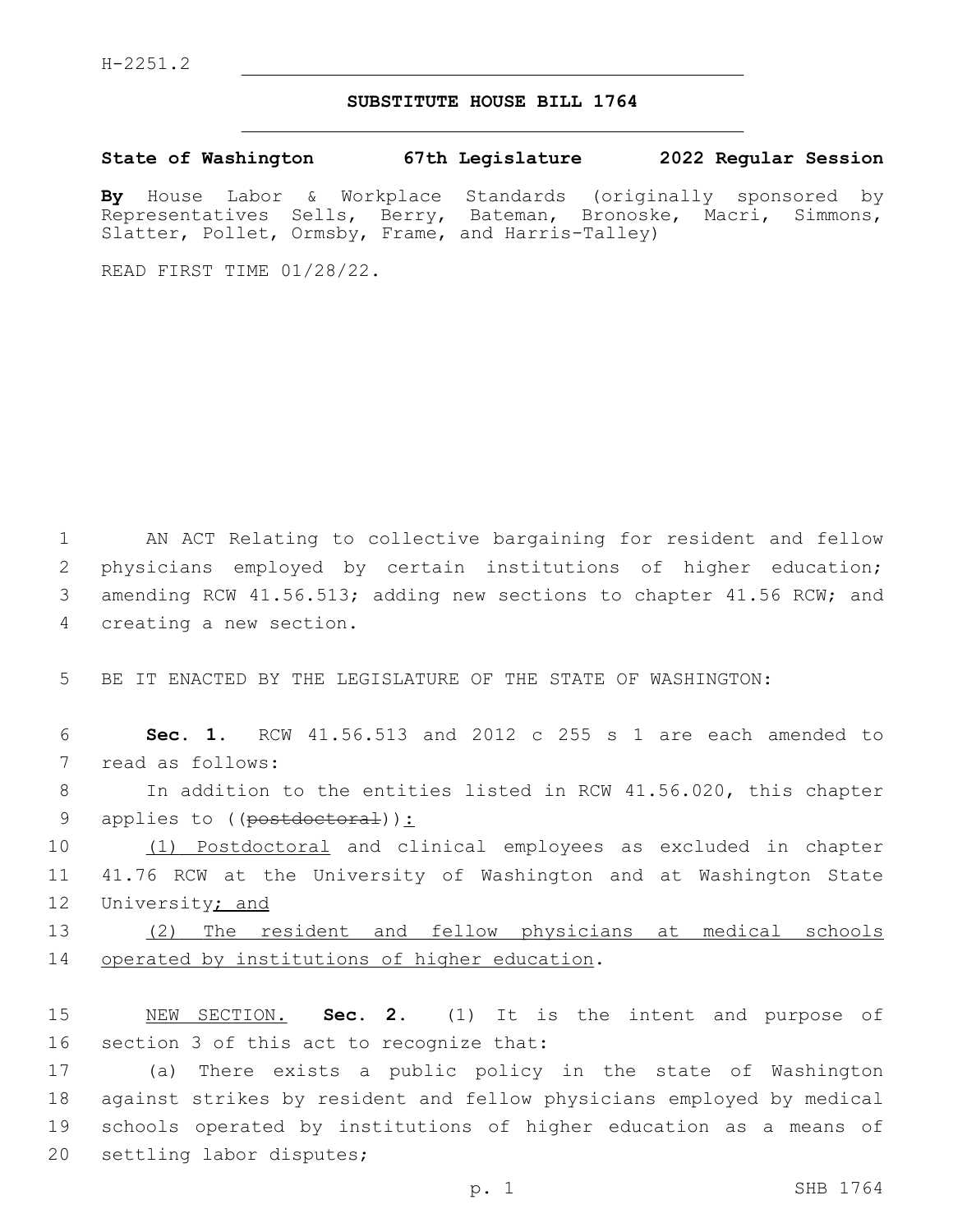(b) The uninterrupted and dedicated service of the resident and fellow physicians is vital to the health and welfare of the state and 3 citizens of the state; and

 (c) A medical school operated by an institution of higher education has an intention to recruit and retain resident and fellow physicians from racially and socioeconomically diverse backgrounds, for the long-term goal of ensuring equitable representation of 8 providers in all communities of the county.

 (2) Therefore, to promote uninterrupted performance of medical services offered by medical schools operated by institutions of higher education, there should exist an effective and adequate 12 alternative means of settling disputes.

 NEW SECTION. **Sec. 3.** A new section is added to chapter 41.56 14 RCW to read as follows:

 (1) This section applies only to the resident and fellow physicians employed by medical schools operated by institutions of higher education who have the right to collective bargaining pursuant 18 to RCW 41.56.513.

 (2) The provisions of RCW 41.56.440 through 41.56.452 and 41.56.470, 41.56.480, and 41.56.490 apply to resident and fellow physicians of medical schools operated by institutions of higher education, subject to the provisions of this section.

 (3) Within 10 working days after the first Monday in September of every odd-numbered year, the bargaining representative for the institution of higher education and the bargaining representative for the appropriate bargaining unit shall attempt to agree on an interest arbitration panel consisting of three members to be used if the parties are not successful in negotiating a comprehensive collective bargaining agreement. Each party shall name one person to serve as its arbitrator on the arbitration panel. The two members so appointed shall meet within seven days following the appointment of the later appointed member to attempt to choose a third member to act as the neutral chair of the arbitration panel. Upon the failure of the arbitrators to select a neutral chair within seven days, the two appointed members shall use one of the two following options in the appointment of the third member, who shall act as chair of the panel: (a) By mutual consent, the two appointed members may jointly request the commission to, and the commission shall, appoint a third member within two days of such a request. Costs of each party's appointee

p. 2 SHB 1764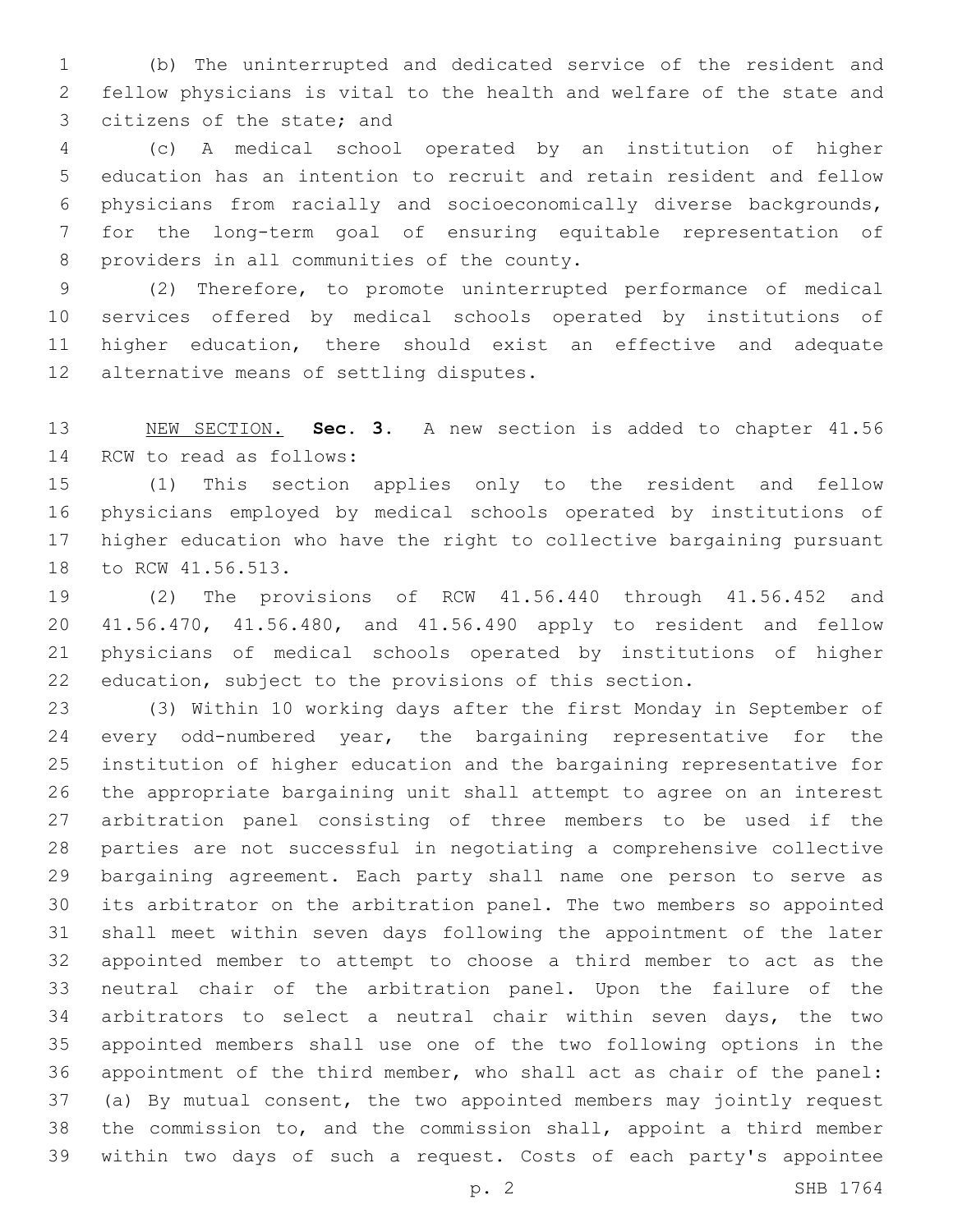shall be borne by each party respectively; other costs of the arbitration proceedings shall be borne by the commission; or (b) either party may apply to the commission, the federal mediation and conciliation service, or the American arbitration association to provide a list of five qualified arbitrators from which the neutral chair shall be chosen. Each party shall pay the fees and expenses of its arbitrator, and the fees and expenses of the neutral chair shall be shared equally between the parties. Immediately upon selecting an interest arbitration panel, the parties shall cooperate to reserve dates with the arbitration panel for potential arbitration between August 1st and September 15th of the following even-numbered year. The parties shall also prepare a schedule of at least five negotiation dates for the following year, absent an agreement to the contrary. The parties shall execute a written agreement before November 1st of each odd-numbered year setting forth the names of the members of the arbitration panel and the dates reserved for bargaining and arbitration. This subsection imposes minimum obligations only and is not intended to define or limit a party's full, good faith bargaining obligation under other sections of this 20 chapter.

 (4) The arbitration panel may consider only matters that are subject to bargaining under this chapter. The arbitration panel may not consider those subjects listed under RCW 41.80.040.

 (5)(a) The decision of the arbitration panel is not binding on the legislature and funds necessary to implement provisions 26 pertaining to wages, wage-related matters, salaries, stipends, and fringe benefits of an arbitrated collective bargaining agreement must come from the institution of higher education's existing resources. The institution of higher education may not increase general fund state appropriations to fund increases in compensation or fringe benefits based on an arbitration award. If compensation and fringe benefit increases are funded with lidded grants or dedicated fund sources with insufficient revenue, additional funding from other sources, including from general fund state, is not provided.

 (b) In the event the institution of higher education receives state appropriations to support the operation of the medical school and associated facilities, a request for funds necessary to support the compensation and fringe benefit provisions of a collective bargaining agreement or arbitration award under this section must be